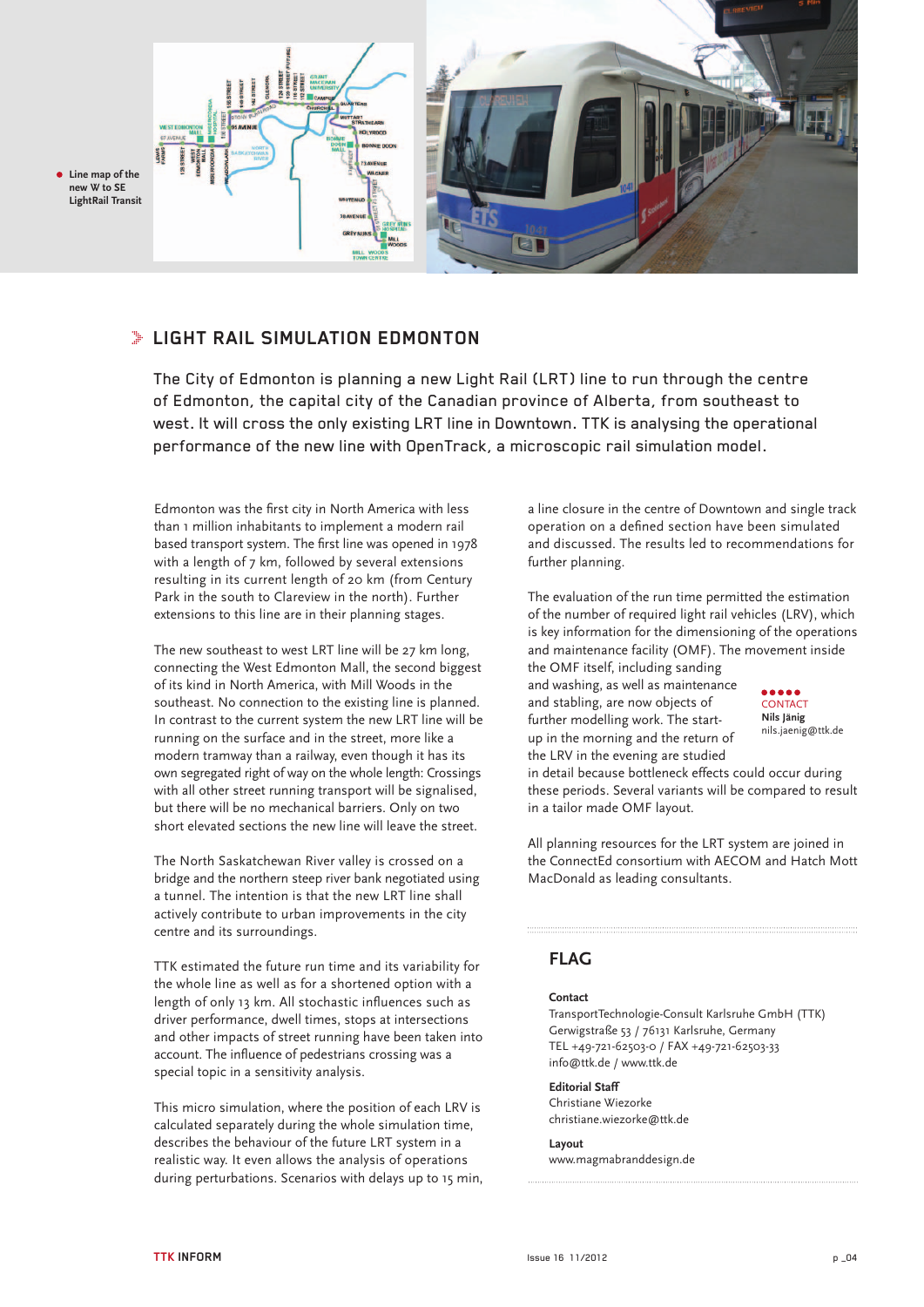

Issue 16 11/2012 // Journal of TransportTechnologie-Consult Karlsruhe GmbH



# **Participation of the public as the new building block in public transport planning**

The close proximity to France as well as the French interest in the tramtrain system from the beginning brought TTK also projects across the border. The range of topics increased over time to become a wide portfolio.

Hence 10 years ago a branch office was opened in Lyon. From rather humble beginnings the French branch has come to strive and is now vying with TTK in Germany for the higher percentage in turnover.

The further promotion of tramway as a means of public transport is fortunate not only in France and Canada but also in Germany. The city of Ulm shows that even discussions of many years can lead to a positive outcome as is the extension of the tram network. In the long run it always pays to be very frank with the public and allow room for public participation in the planning process, something that nowadays has to come natural to planners in this field.

It has become a tradition to compile slightly differing topics fitted to the individual markets and developments in our clients' countries. Feel free to also ask us for the German and/or French version of this newsletter.

Enjoy your reading!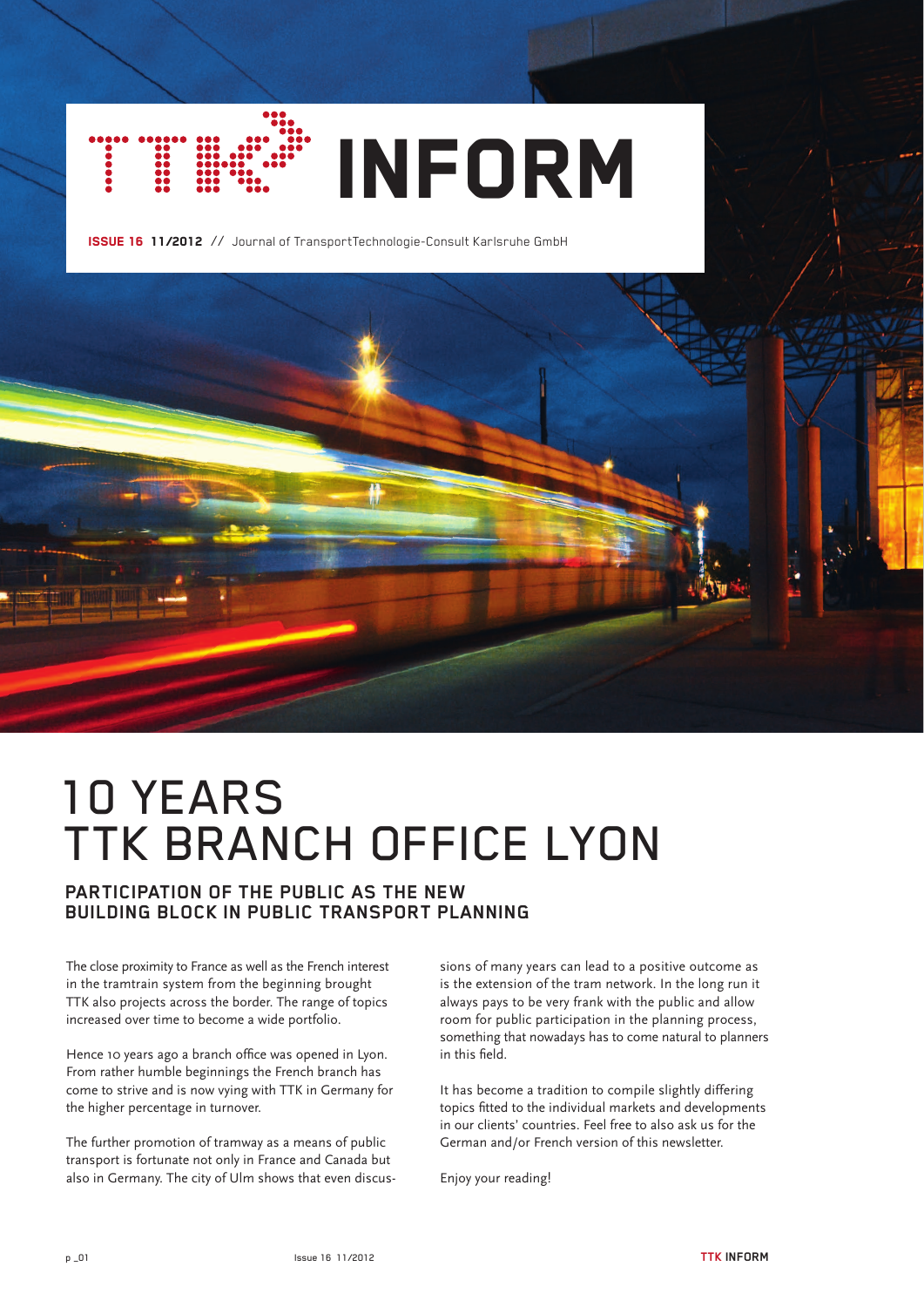### **Ulm's tram network to be extended**

With the elongation of line 1 to Boefingen in 2009 the city of Ulm took a first step towards the extension of its tram network. Quickened by the success of this measure plans have progressed to considerably extend the network by three further lines within the coming years.

TTK is responsible for the infrastructure of line 2 and at present is drawing up all paperwork for the approval of plans. Moreover, a dynamic operational simulation is carried out to test the robustness of the timetable and to minimise conflicts with motorised individual transport

### **AAAAA one project manifold tasks**.....

already at this early stage of planning. Due to the considerable extension of the network Ulm must also restructure and extend the existing depot. TTK here can draw on substantial experience from similar tramway infrastructure and maintenance projects.

#### **INFRASTRUCTURE LINE 2**

Line 2 leads directly from Kuhberg school campus to the university and science city on to Science Park II. The new section for which TTK is responsible has a length of 2.5 km and overcomes a difference of level of 76 m meaning a

#### **Public participation throughout (Source: SWU)**





slope of 53 ‰ max. Along the line 6 stops are planned with the terminal in Kuhberg serving as interchange station to city and regional bus services.

Although planning for the insertion of the stops has to consider the individual urban surroundings a unified colour and furniture concept is to allow a higher level of recognition and quality for the tramway. Besides, planning will follow the city's guidelines for PRM accessibility.

#### **Operational simulation Line 2**

Operations on the new line 2 were simulated with the software package Open Track identifying a robust line 2 travelling time during peak hours.

Main simulation phases are the following:

1. Mapping of the planned infrastructure and identification of an ideal, uninhibited travelling time;

2. Calibration of the model based upon data from current operations on the section where in future lines 1 and 2 will overlap;

3. Integration of the expected further impacts of mixed operations with busses and motorised individual transport, of crossings, of disruptions caused at driveways, of cars searching for parking lots, and of cycle and pedestrian traffic.

Based upon the model's results the necessary number of vehicles for line 2 during peak hours was calculated to be used in the tendering process.

#### **Restructuring and extension of depot**

The depot for busses and trams in Bauhofer Strasse at present does not have enough capacity to maintain and stable the additional tram vehicles.

TTK has formed an interdisciplinary team to plan a new depot for 20 vehicles and to determine the measures for the restructuration of the existing maintenance facilities. In consequence bus stabling as well as track alignment and catenaries have to be adapted, too.

All planning phases and the operational simulation run in parallel with the shared aim of allowing the start of operations on the new lines before the end of 2018.

**CONTACT Rainer Flotho** rainer.flotho@ttk.de **Fosca Romani** fosca.romani@ttk.de